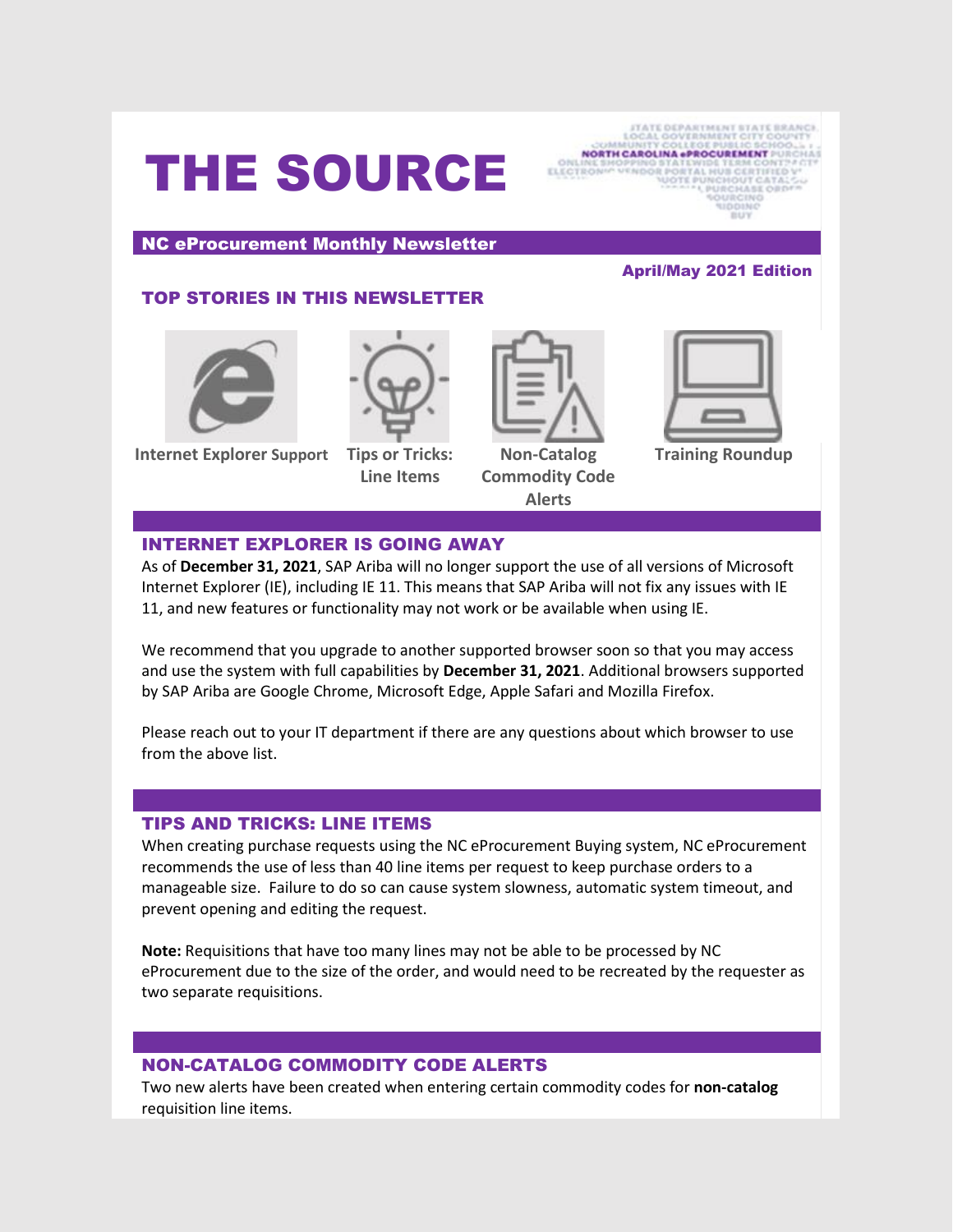If a commodity code consistent with a Correction Enterprises catalog item is selected, the following message will appear: "Per General Statute §148-134, this item may need to be purchased from Correction Enterprises." This indicates that the line item may be available in the Correction Enterprises catalog.

|         | Commodity Code: *   241020 - Shelving and storage        |  |
|---------|----------------------------------------------------------|--|
| Notice: | Per General Statute §148-134, this item may need to be p |  |
|         | from Correction Enterprises.                             |  |

If a commodity code associated with a Statewide Term Contract catalog item is selected, the following message will appear: "Based on the selected commodity code, this item may be available in a STC catalog (§143-55)." This indicates that the line item may be available in a Statewide Term Contract catalog.

| Commodity Code: *   111015 - Minerals |                                                        |  |
|---------------------------------------|--------------------------------------------------------|--|
| Notice:                               | Based on the selected commodity code, this item may be |  |
|                                       | in a STC catalog (§143-55).                            |  |

Purchasing from a catalog allows easy population of item details by just clicking **Add to Cart**! The alerts indicate that an item may be available in a catalog, but will not stop the requisition from being submitted.

#### TRAINING ROUNDUP

The Division of Purchase & Contract (P&C) and NC eProcurement offer various training courses related to procurement throughout the year. Please see the following table for a list of upcoming courses. For details about registering for a course, se[e How to Register.](https://urldefense.proofpoint.com/v2/url?u=https-3A__files.nc.gov_ncdoa_pandc_OnlineTrainingMaterials_How-2Dto-2DRegister.pdf&d=DwMF-g&c=eIGjsITfXP_y-DLLX0uEHXJvU8nOHrUK8IrwNKOtkVU&r=MXJolZ0fx0MQ88DX_BGVFUE7TCVkF0Q7fOV00Tar3jk&m=kHtd2MEErp9uIwKiKww9WYisURPYWpIlduyfVr-4JmQ&s=1LyJkrt6YmRiM_T_czOz-seaUnkvXc34lklst7dP3CI&e=)

Check the NC eProcurement [Course List](https://urldefense.proofpoint.com/v2/url?u=https-3A__eprocurement.nc.gov_events&d=DwMF-g&c=eIGjsITfXP_y-DLLX0uEHXJvU8nOHrUK8IrwNKOtkVU&r=MXJolZ0fx0MQ88DX_BGVFUE7TCVkF0Q7fOV00Tar3jk&m=kHtd2MEErp9uIwKiKww9WYisURPYWpIlduyfVr-4JmQ&s=J-FfcEUiHXNkQOA9yFlIrwTHKwR01Fqf4ZSSfVWuA44&e=) periodically for additional training classes from the NC eProcurement team.

We look forward to (virtually) seeing you!